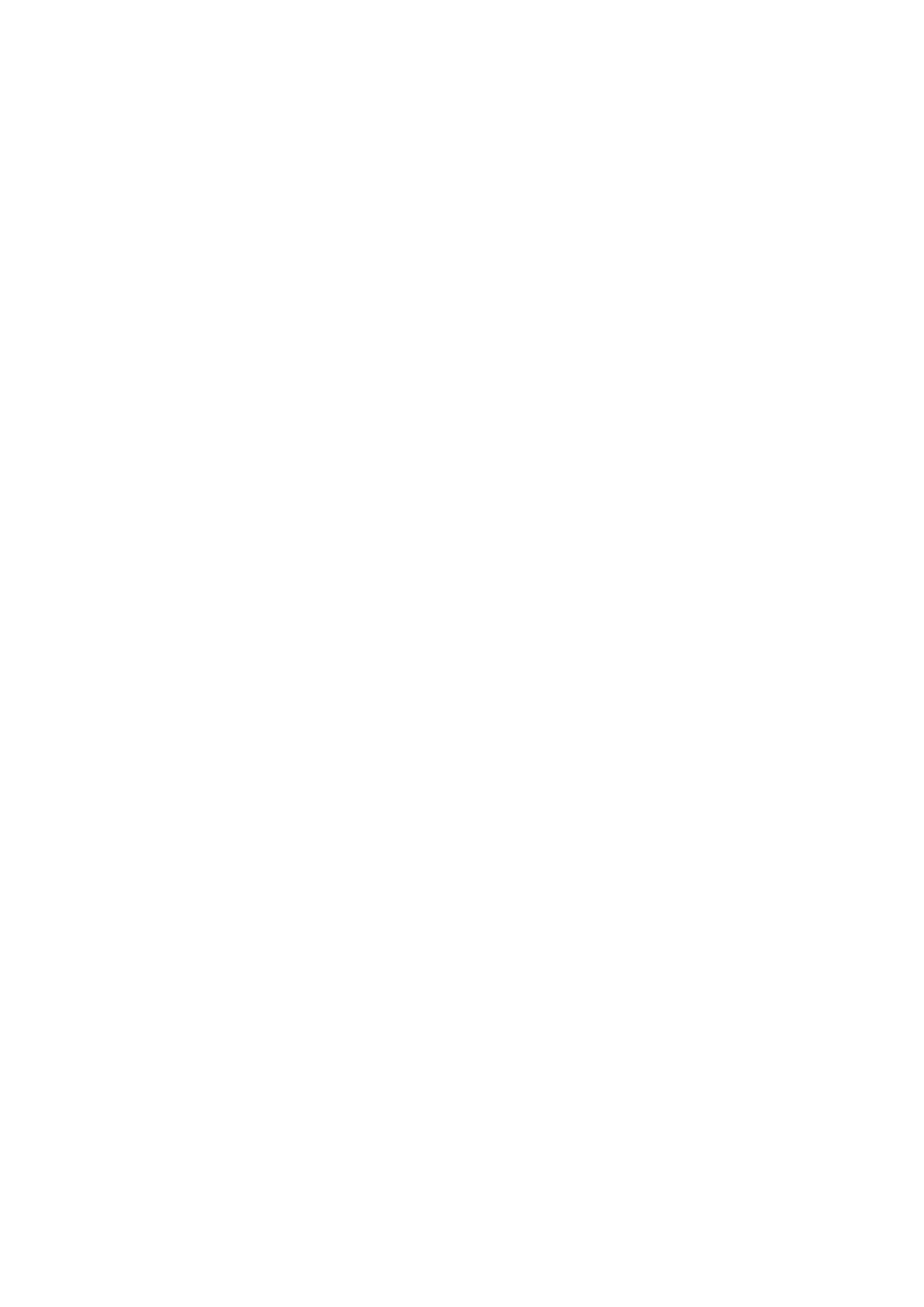# **NORTHERN TERRITORY OF AUSTRALIA**

# **REVENUE LEGISLATION AMENDMENT AND REPEAL ACT 2022**

\_\_\_\_\_\_\_\_\_\_\_\_\_\_\_\_\_\_\_\_ **Act No. [ ] of 2022** \_\_\_\_\_\_\_\_\_\_\_\_\_\_\_\_\_\_\_\_

# **Table of provisions**

| Part 1              |                                                            | <b>Preliminary matters</b>                                                    |  |
|---------------------|------------------------------------------------------------|-------------------------------------------------------------------------------|--|
| 1<br>$\overline{2}$ |                                                            |                                                                               |  |
| Part 2              | <b>Amendment of Monetary Units Act 2018</b>                |                                                                               |  |
| 3<br>4<br>5         | Section 6 amended (Calculation of monetary unit)2          |                                                                               |  |
|                     | Part 3                                                     | Transitional matters for Revenue Legislation<br>Amendment and Repeal Act 2022 |  |
|                     | 9                                                          | Application of change in value of monetary unit                               |  |
| Part 3              |                                                            | <b>Amendment of Penalty Units Legislation</b>                                 |  |
| <b>Division 1</b>   |                                                            | <b>Penalty Units Act 2009</b>                                                 |  |
| 6<br>7<br>8         | Section 5 amended (Indexation of monetary value of penalty |                                                                               |  |
| 9                   |                                                            | Section 6 amended (Prescribing new monetary value of                          |  |
| <b>Division 2</b>   |                                                            | <b>Penalty Units Regulations 2010</b>                                         |  |
| 10<br>11            |                                                            | Regulation 2 amended (Monetary value of penalty unit)  4                      |  |
| Part 4              |                                                            | <b>Repeal of Property Activation Act 2019</b>                                 |  |
| <b>Division 1</b>   |                                                            | <b>Repeal</b>                                                                 |  |
| 12                  |                                                            |                                                                               |  |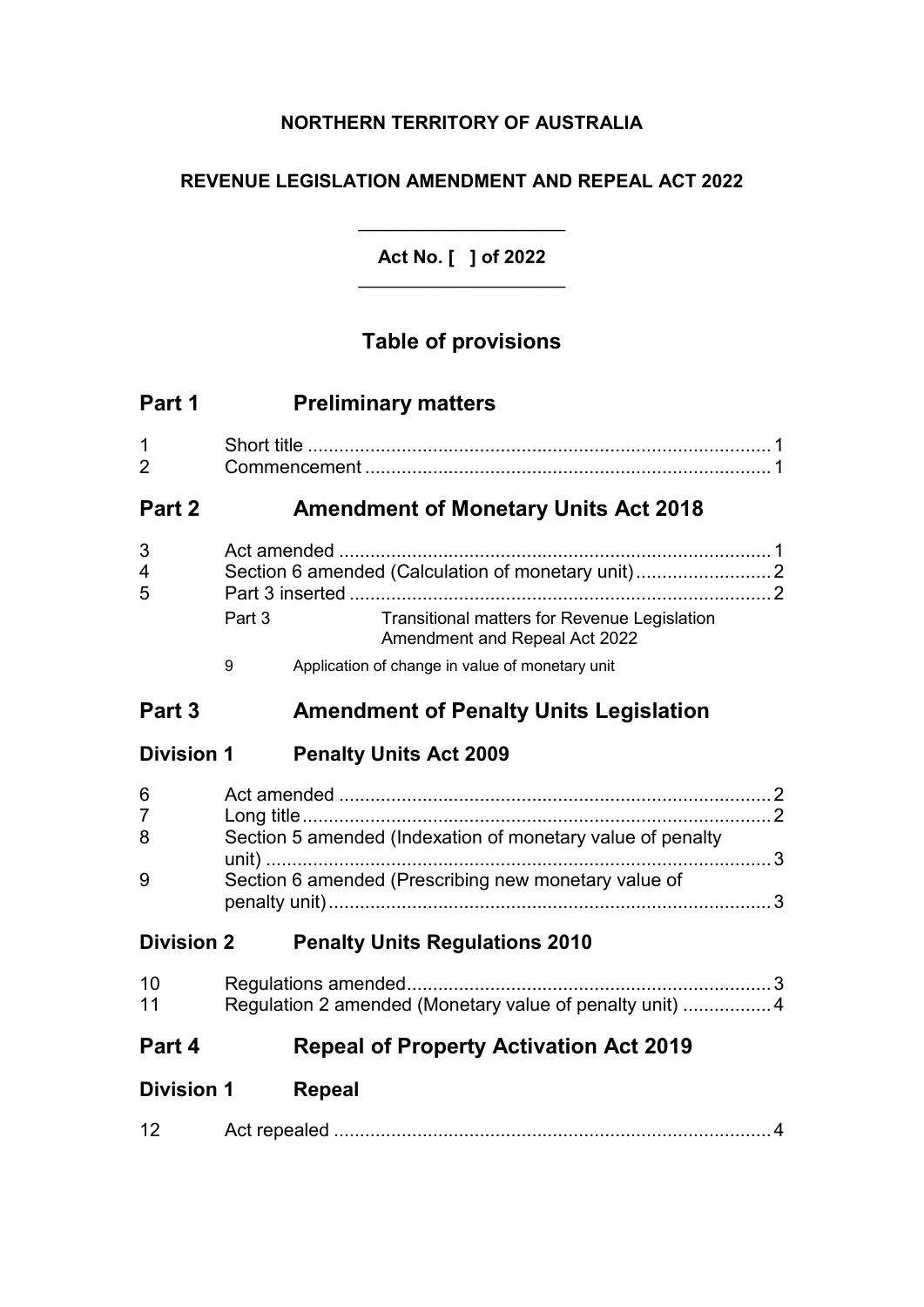# **Division 2 Transitional matters**

| 13 | Obligations for levies and returns for periods before repeal of |
|----|-----------------------------------------------------------------|
|    |                                                                 |

# **Part 5 Amendment of Revenue Units Act 2009**

| 14 |                                                                               |  |
|----|-------------------------------------------------------------------------------|--|
| 15 | Section 4 amended (Indexation of monetary value of revenue                    |  |
|    |                                                                               |  |
| 16 |                                                                               |  |
|    | Transitional matters for Revenue Legislation Amendment and<br>Repeal Act 2022 |  |

# **Part 6 Amendment of Stamp Duty Act 1978**

| 17     |                                                                                                             |                |                                                               | 5  |
|--------|-------------------------------------------------------------------------------------------------------------|----------------|---------------------------------------------------------------|----|
| 18     |                                                                                                             |                |                                                               |    |
| 19     | Section 90A amended (Reassessments in relation to first<br>home owner grant and senior, pensioner and carer |                |                                                               |    |
| 20     |                                                                                                             |                |                                                               |    |
|        | Division 2A                                                                                                 |                | Residential land conveyance                                   |    |
|        | 90C<br>90D —                                                                                                | Interpretation | Exemption for conveyance of residential land                  |    |
| -21    |                                                                                                             |                |                                                               | 11 |
|        | Division 5                                                                                                  |                | Electric motor vehicle                                        |    |
|        | 92A                                                                                                         |                | Concession for duty on registration of electric motor vehicle |    |
| Part 7 |                                                                                                             | Repeal         |                                                               |    |

22 Repeal of Act................................................................................. 11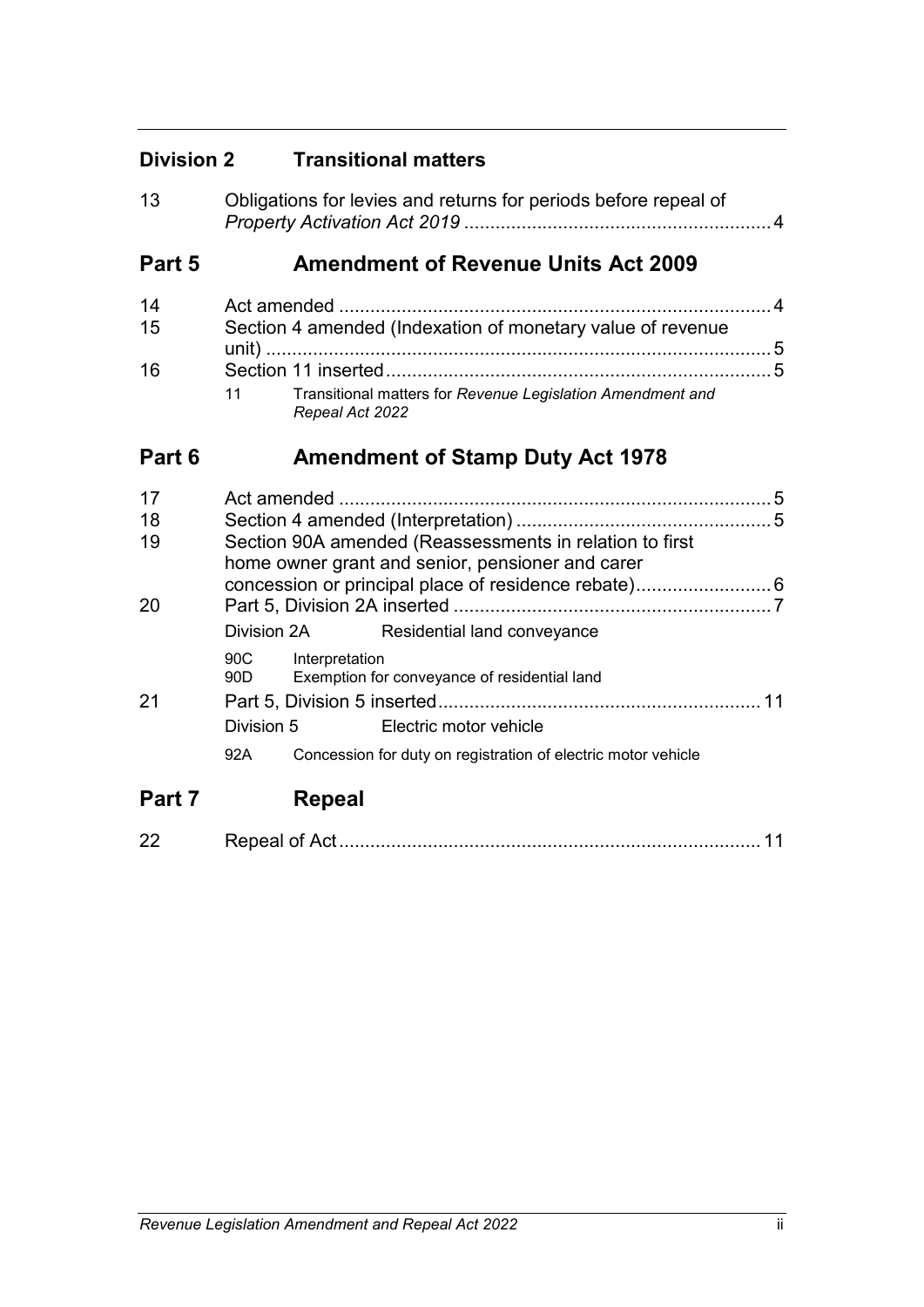

# **NORTHERN TERRITORY OF AUSTRALIA** \_\_\_\_\_\_\_\_\_\_\_\_\_\_\_\_\_\_\_\_

# **Act No. [ ] of 2022**  \_\_\_\_\_\_\_\_\_\_\_\_\_\_\_\_\_\_\_\_

An Act to amend the *Monetary Units Act 2018*, the *Penalty Units Act 2009*, the *Penalty Units Regulations 2010*, the *Revenue Units Act 2009* and the *Stamp Duty Act 1978* and to repeal the *Property Activation Act 2019*

> [*Assented to [ ] 2022*] [*Introduced [ ] 2022*]

## **The Legislative Assembly of the Northern Territory enacts as follows:**

# **Part 1 Preliminary matters**

#### **1 Short title**

This Act may be cited as the *Revenue Legislation Amendment and Repeal Act 2022*.

#### **2 Commencement**

This Act commences on 1 July 2022.

# **Part 2 Amendment of Monetary Units Act 2018**

**3 Act amended**

This Part amends the *Monetary Units Act 2018*.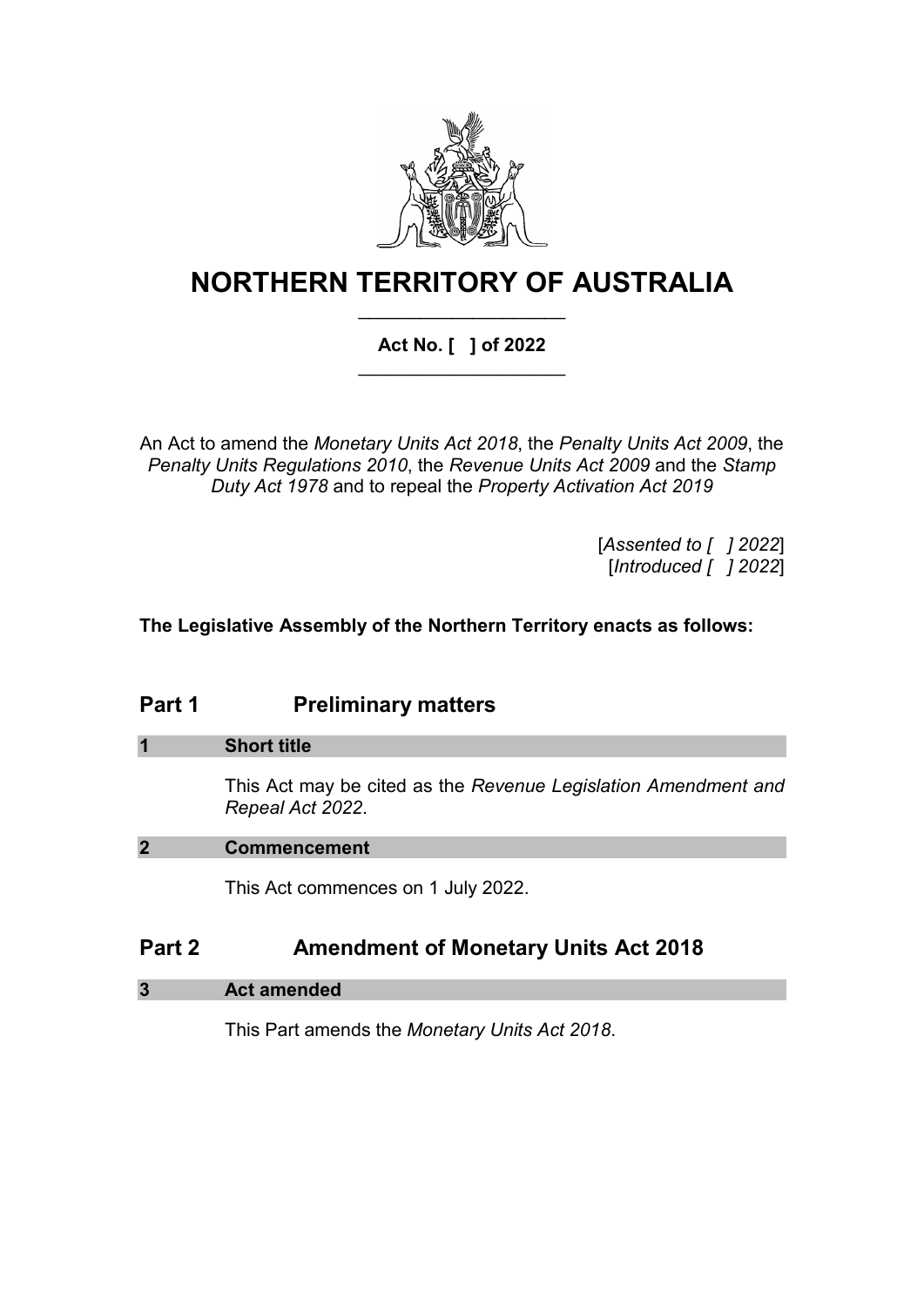## **4 Section 6 amended (Calculation of monetary unit)**

Before section 6(1)

*insert*

(1AA) Despite section 5, the amount of a monetary unit is:

- (a) \$1.04 for the financial year ending on 30 June 2023; and
- (b) the amount calculated in accordance with subsections (1) and (2) for the financial years following 30 June 2023.

#### **5 Part 3 inserted**

After section 8

*insert*

# **Part 3 Transitional matters for Revenue Legislation Amendment and Repeal Act 2022**

#### **9 Application of change in value of monetary unit**

- (1) The amendment made to this Act by the *Revenue Legislation Amendment and Repeal Act 2022* applies to matters occurring on or after 1 July 2022.
- (2) This Act, as in force immediately before 1 July 2022, continues to apply to matters occurring before 1 July 2022.

## **Part 3 Amendment of Penalty Units Legislation**

#### **Division 1 Penalty Units Act 2009**

#### **6 Act amended**

This Division amends the *Penalty Units Act 2009*.

#### **7 Long title**

*omit*

and reviewing the monetary value of penalty units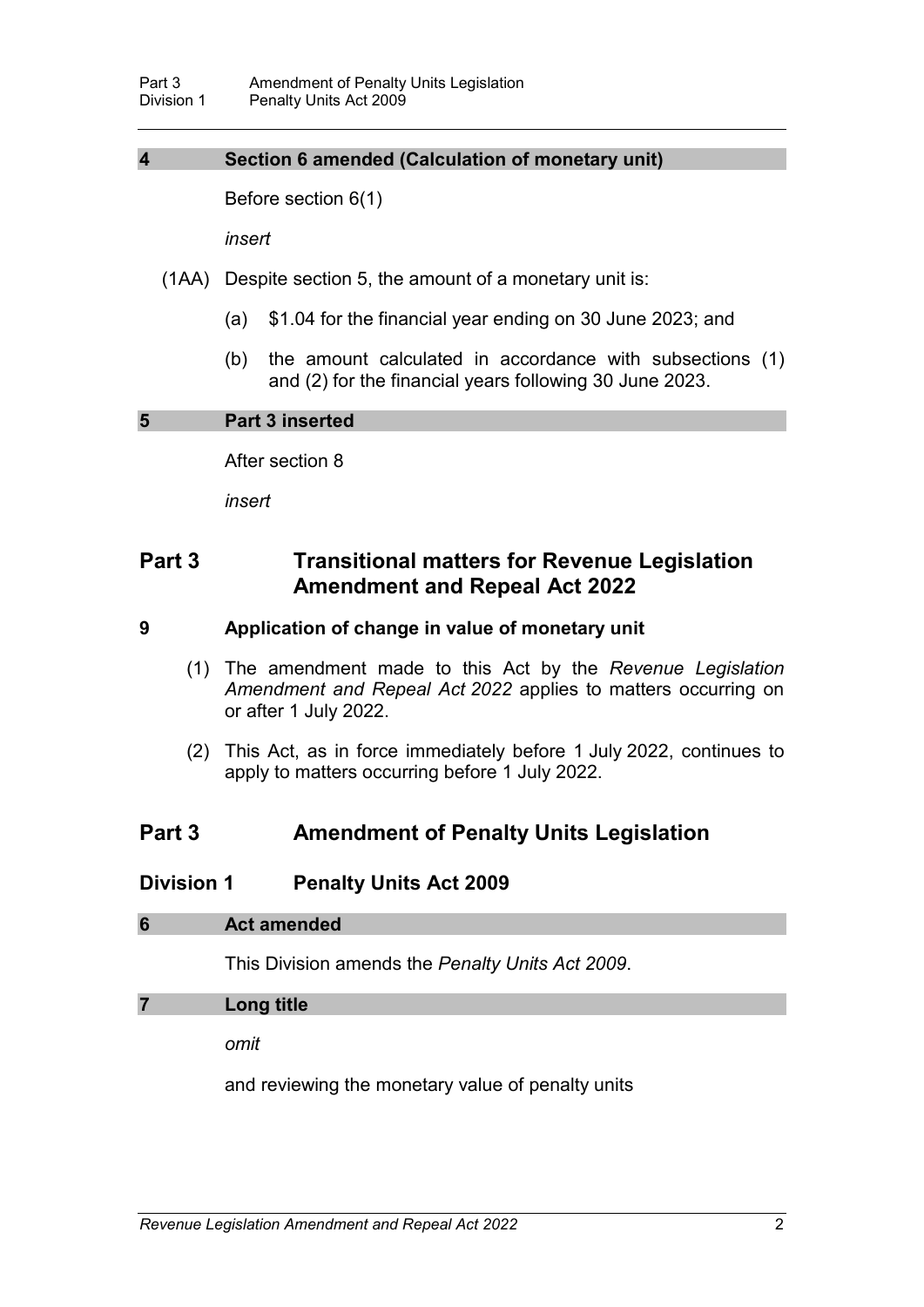### **8 Section 5 amended (Indexation of monetary value of penalty unit)**

(1) Section 5(1)

*omit*, *insert*

- (1) The monetary value of a penalty unit is:
	- (a) \$162 for the financial year ending on 30 June 2023; and
	- (b) the amount calculated in accordance with subsections (2) and (3) for the financial years following 30 June 2023.
- (2) Section 5(2), definition *A*

*omit*

review

*insert*

calculation

(3) Section 5(4)

*omit*

## **9 Section 6 amended (Prescribing new monetary value of penalty unit)**

Section 6(3)

*omit, insert*

(3) An increase in the prescribed value of a penalty unit does not apply in relation to any offence committed before the increase takes effect.

## **Division 2 Penalty Units Regulations 2010**

#### **10 Regulations amended**

This Division amends the *Penalty Units Regulations 2010*.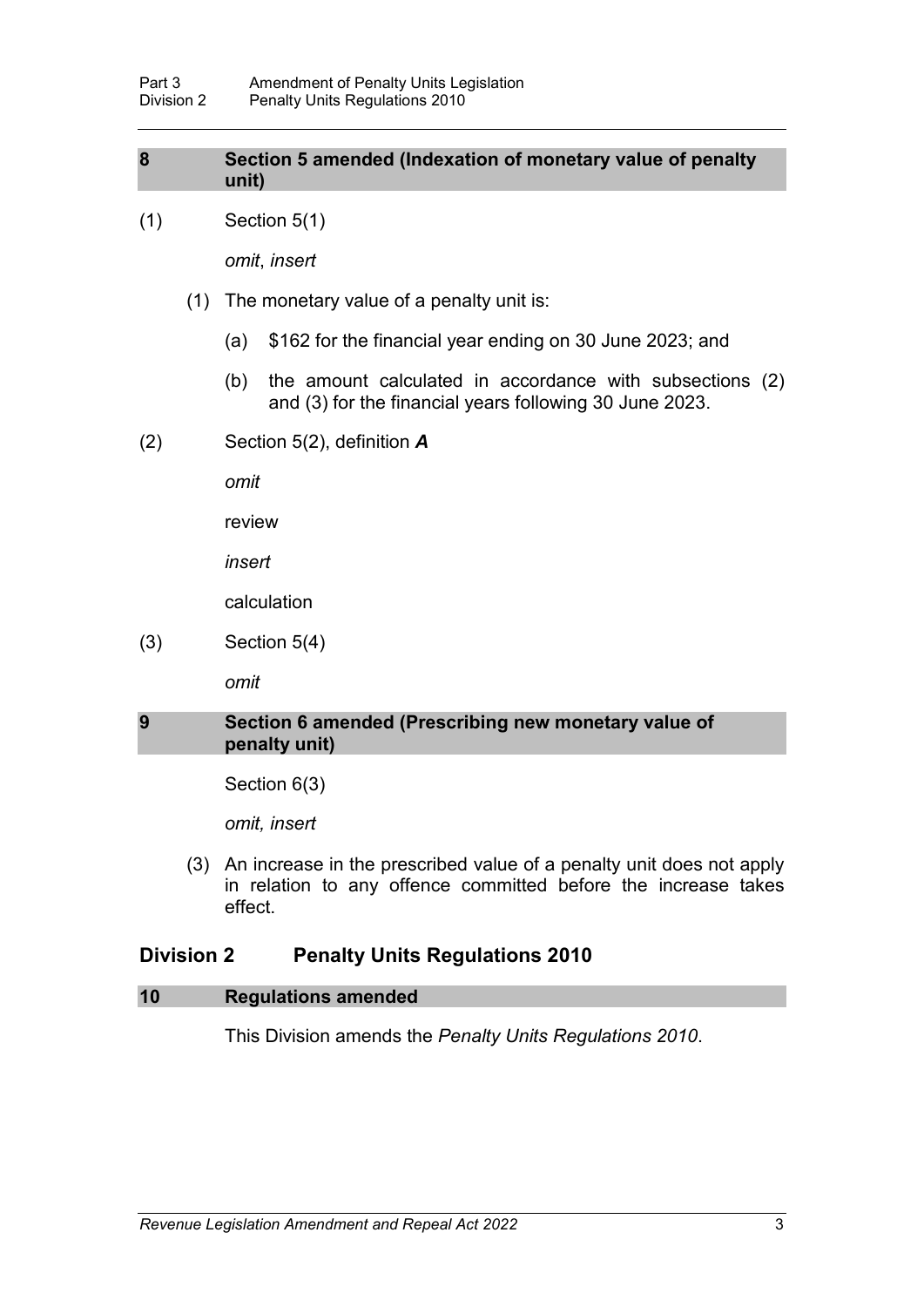| <b>Regulation 2</b> |
|---------------------|
| omit                |
| \$157               |
| insert              |
| \$162               |
|                     |

**11 Regulation 2 amended (Monetary value of penalty unit)**

# **Part 4 Repeal of Property Activation Act 2019**

**Division 1 Repeal**

# **12 Act repealed**

The *Property Activation Act 2019* (Act No. 21 of 2019) is repealed.

## **Division 2 Transitional matters**

#### **13 Obligations for levies and returns for periods before repeal of**  *Property Activation Act 2019*

The repeal of the *Property Activation Act 2019* does not affect the following:

- (a) the liability of an owner for any levy imposed under that Act before its repeal;
- (b) the duty of an owner to lodge a return for any return period ending before 1 July 2022 in accordance with sections 13, 14 and 15 of that Act as in force before its repeal;
- (c) the relationship between this Act and the *Taxation Administration Act 2007*, as stated in section 5 of that Act before its repeal.

# **Part 5 Amendment of Revenue Units Act 2009**

## **14 Act amended**

This Part amends the *Revenue Units Act 2009*.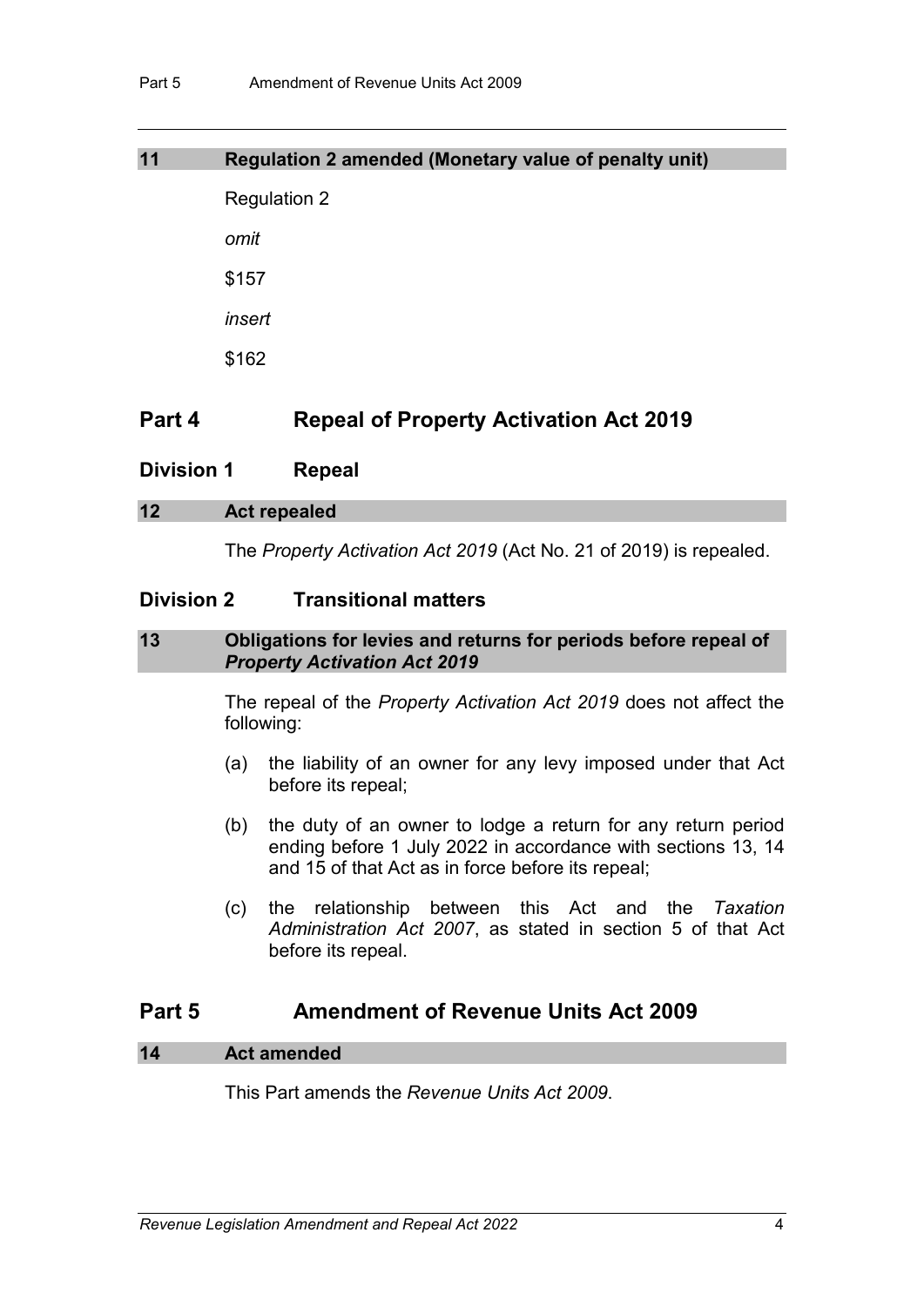## **15 Section 4 amended (Indexation of monetary value of revenue unit)**

Section 4(1)

*omit, insert*

- (1) The monetary value of a revenue unit is:
	- (a) \$1.27 for the financial year ending on 30 June 2023; and
	- (b) the amount calculated in accordance with subsections (2), (3) and (4) for the financial years following 30 June 2023.

#### **16 Section 11 inserted**

After section 10

*insert*

#### **11 Transitional matters for** *Revenue Legislation Amendment and Repeal Act 2022*

- (1) The amendment made to this Act by the *Revenue Legislation Amendment and Repeal Act 2022* applies to any fee or charge incurred on or after 1 July 2022.
- (2) This Act, as in force immediately before 1 July 2022, continues to apply to any fee or charge incurred before 1 July 2022.

# **Part 6 Amendment of Stamp Duty Act 1978**

#### **17 Act amended**

This Part amends the *Stamp Duty Act 1978*.

#### **18 Section 4 amended (Interpretation)**

Section 4(1)

*insert*

*building contractor*, for Part 5, Division 2A, see section 90C(1).

*developed*, for Part 5, Division 2A, see section 90C(2).

*new home*, for Part 5, Division 2A, see section 90C(1).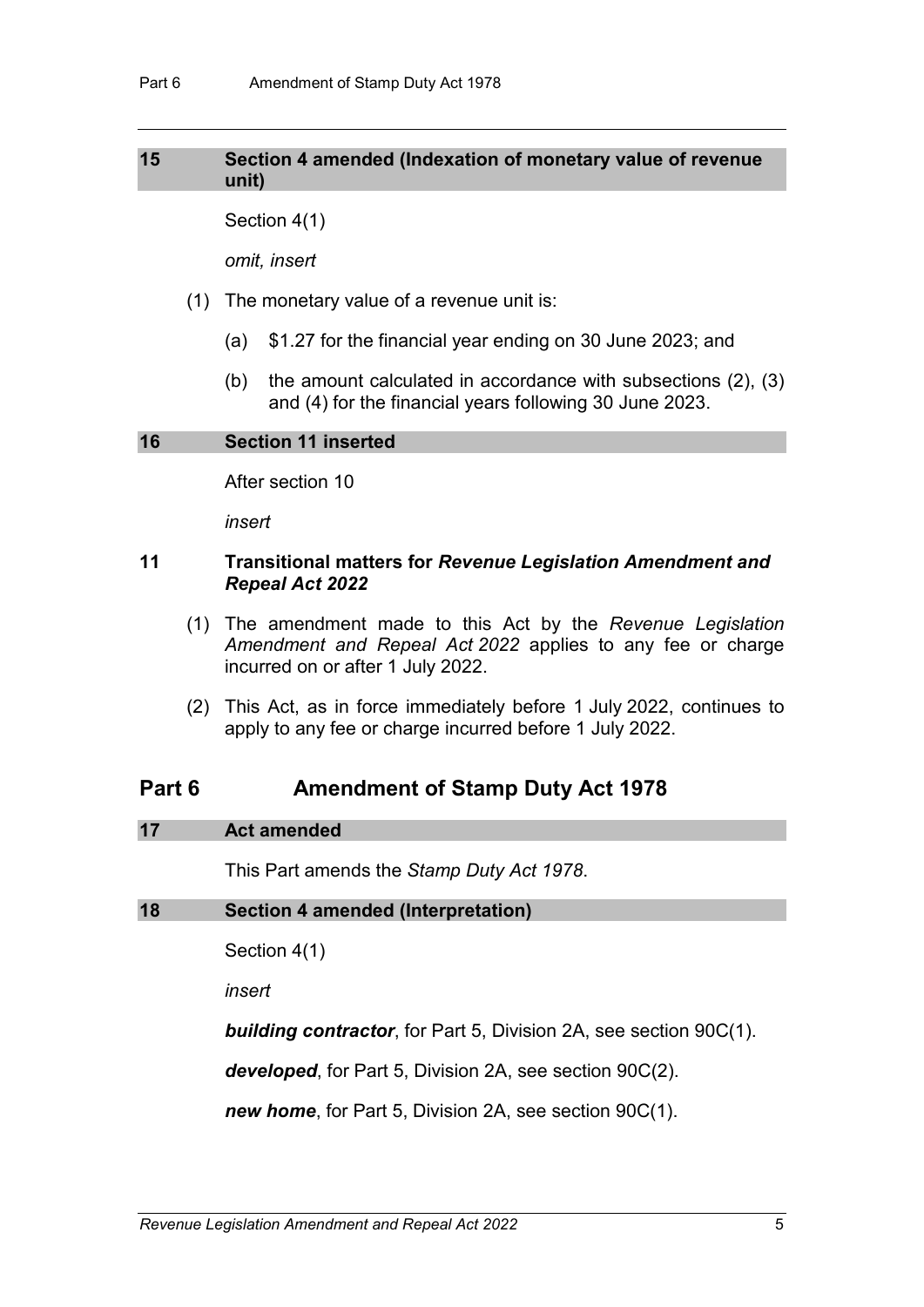#### **19 Section 90A amended (Reassessments in relation to first home owner grant and senior, pensioner and carer concession or principal place of residence rebate)**

(1) Section 90A(1)

*omit*

This subsection applies

*insert*

Subsection (2) applies to a conveyance

 $(2)$  Section 90A $(1)(a)$  and  $(3)(a)$ 

*omit*

on a

*insert*

on the

#### (3) Section 90A(2)

*omit*

If subsection (1) applies, the

*insert*

The

(4) Section 90A(3)

*omit*

This subsection applies

*insert*

Subsection (4) applies to a conveyance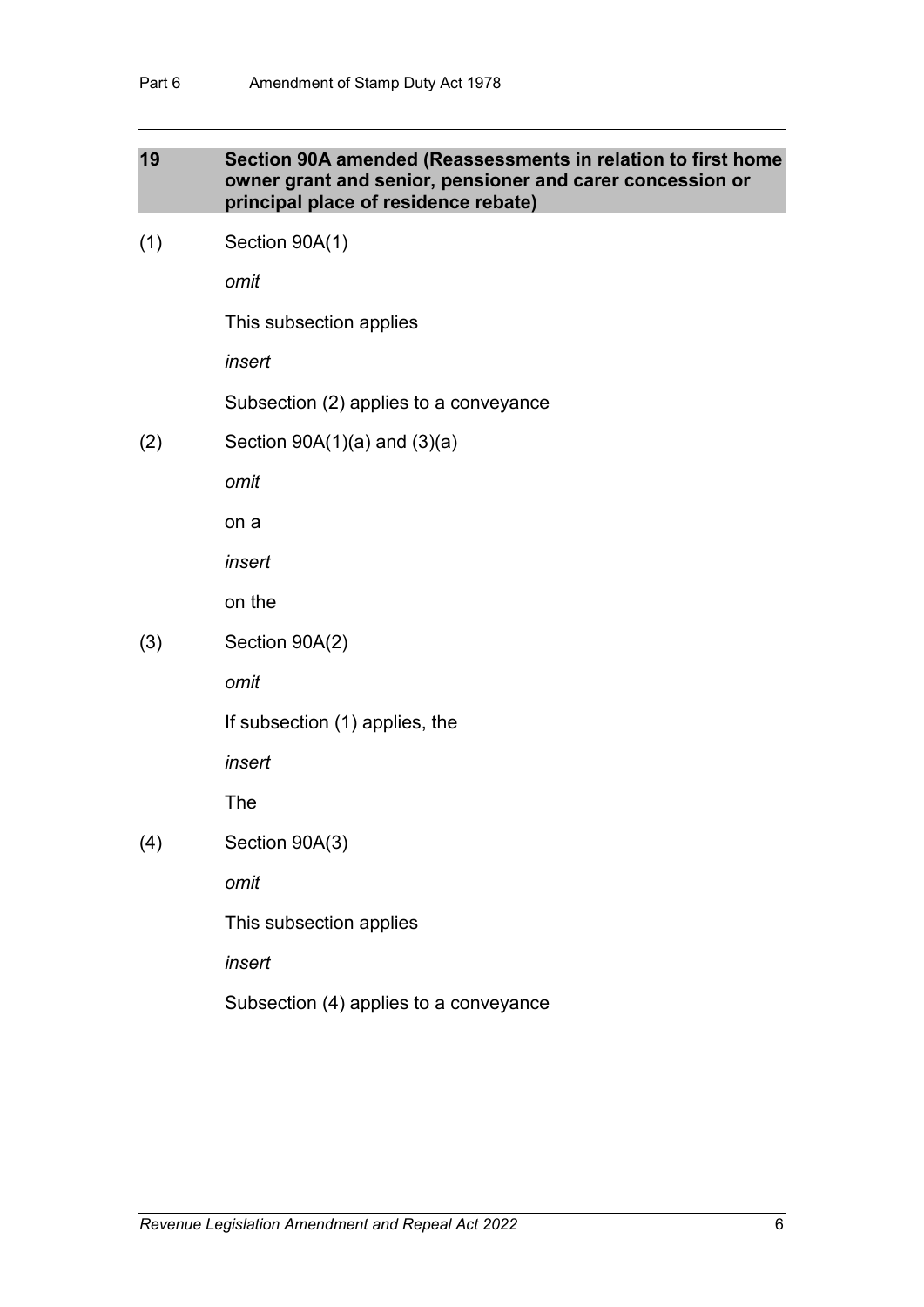#### (5) Section 90A(4)

*omit, insert*

- (4) The Commissioner must reassess duty on the conveyance on the basis that the conveyee or conveyees are not entitled to, and will not become entitled to, a first home owner grant if:
	- (a) the conveyee or conveyees apply for the reassessment; or
	- (b) the Commissioner considers the reassessment appropriate.

#### **20 Part 5, Division 2A inserted**

After section 90B

*insert*

## **Division 2A Residential land conveyance**

#### **90C Interpretation**

(1) In this Division:

*building contractor* means a building contractor prescribed under regulation 41B of the *Building Regulations 1993*.

*developed*, see subsection (2).

*new home* means a home that has not been previously occupied or sold as a place of residence.

- (2) For this Division, land is considered to be *developed* if:
	- (a) the land is cleared of vegetation, existing structures are removed from the land or the land is rehabilitated; and
	- (b) new infrastructure is constructed on the land; and
	- (c) the land is subdivided into lots.
- (3) The definitions in section 88(1) apply to this Division.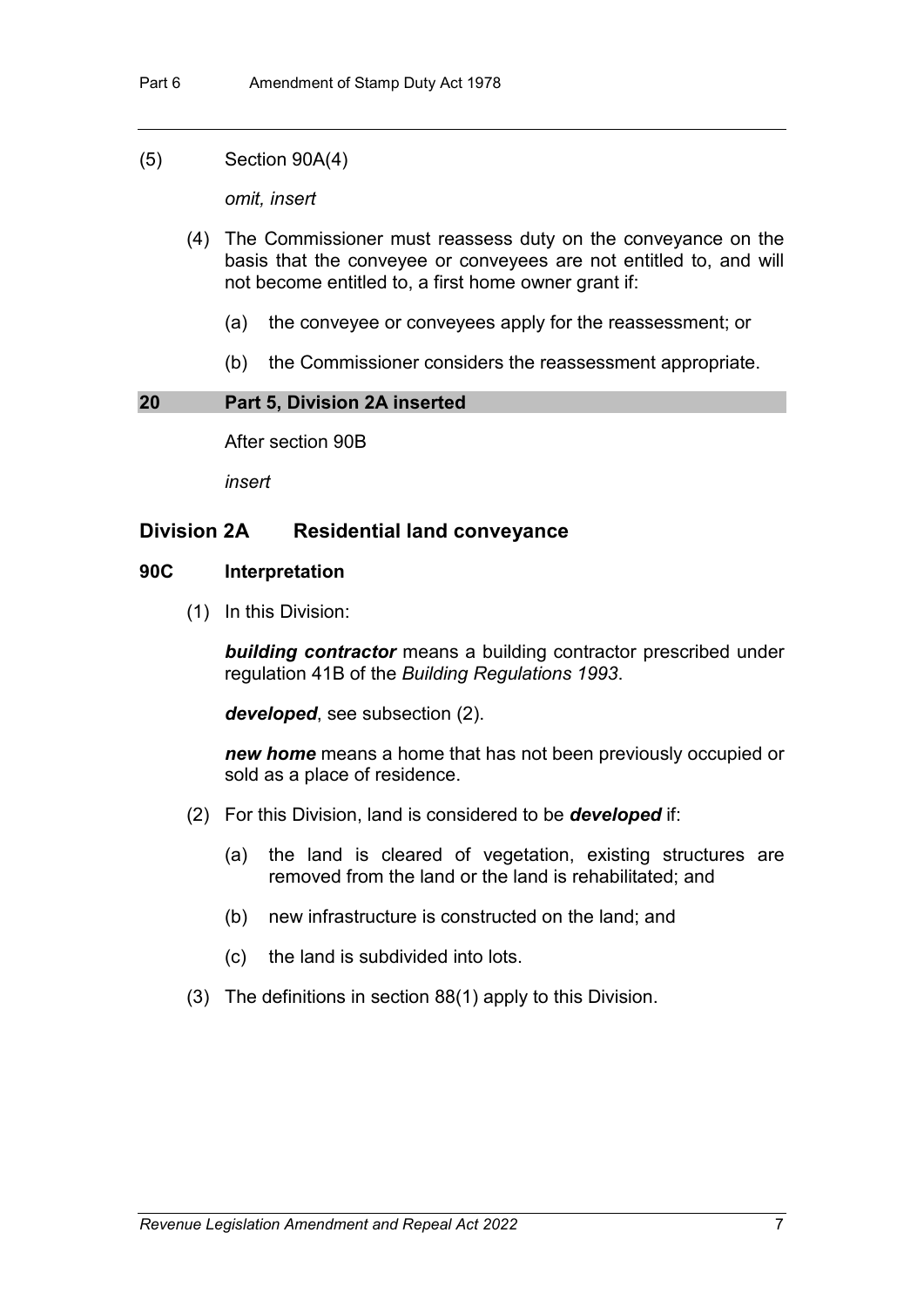#### **90D Exemption for conveyance of residential land**

- (1) This section applies in relation to a conveyance first executed during the period commencing on 1 July 2022 and ending on 30 June 2027 unless:
	- (a) the conveyance replaces an earlier conveyance, first executed before 1 July 2022, in relation to the same or substantially similar land; or
	- (b) the conveyance is in relation to land for which the conveyee entered into an option to purchase before 1 July 2022; or
	- (c) the conveyor of the land had an option, granted before 1 July 2022, to require the conveyee to purchase the land to which the conveyance relates or substantially similar land.
- (2) The conveyance is exempt from duty if all of the following conditions are met:
	- (a) the conveyee is:
		- (i) an individual; and
		- (ii) subject to subsection (7), at least 18 years of age at the relevant time; and
		- (iii) an Australian citizen or a permanent resident at the relevant time;
	- (b) in the conveyance, the conveyee agrees to acquire title to and the whole beneficial interest in land owned by a building contractor;
	- (c) the conveyee has no beneficial interest in the land being conveyed before the relevant time;
	- (d) in the conveyance, the building contractor agrees to convey the land to the conveyee;
	- (e) in the conveyance, the building contractor agrees to do one of the following:
		- (i) build or place a detached, new home on the land being conveyed;
		- (ii) complete the building of a partially completed and detached, new home that is situated on the land being conveyed;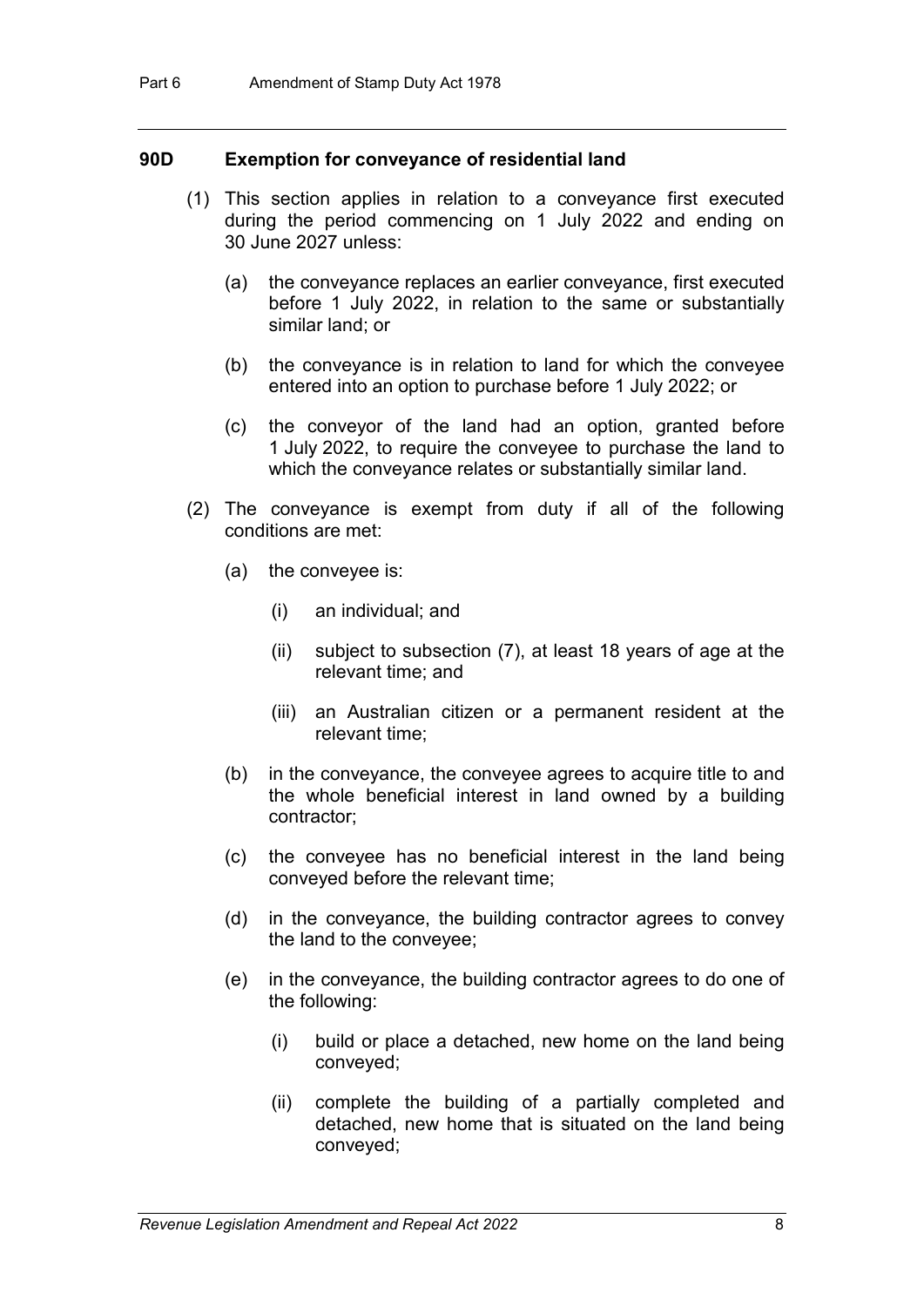- (iii) convey a completed and detached, new home that is situated on the land being conveyed;
- (f) the land being conveyed is owned by the building contractor immediately before the conveyance is executed or will be owned by the building contractor immediately before settlement of the conveyance;
- (g) the land being conveyed was purchased by the building contractor from another person who developed it as a residential lot;
- (h) the building contractor paid duty on the dutiable value of the land when the building contractor purchased it from the person who developed it as a residential lot;
- (i) the conveyee occupies the home as the conveyee's principal place of residence for the prescribed period commencing within the period for occupancy, unless the Commissioner is satisfied that special reasons exist to vary this requirement;
- (j) the conveyee becomes entitled to possession of the land within 12 months after settlement of the conveyance, unless the Commissioner is satisfied that special reasons exist to vary this requirement.

#### *Note for subsection (2)(b)*

*The conveyee is not acquiring an interest in the land in the capacity of a trustee.*

- (3) If there are 2 or more conveyees under the conveyance, the conveyance is not exempt from duty unless:
	- (a) subject to subsection (7), at least one of the conveyees meets the criteria specified in subsection (2)(a)(ii); and
	- (b) at least one of the conveyees meets the criteria specified in subsection (2)(a)(iii); and
	- (c) subject to paragraphs (a) and (b), all conditions in subsection (2) are met; and
	- (d) all conveyees agree to acquire title to and the whole beneficial interest in the land being conveyed.
- (4) If a person acquires land or an interest in land as guardian of a person under a legal disability, the person under the legal disability is taken to be:
	- (a) the conveyee of the land; and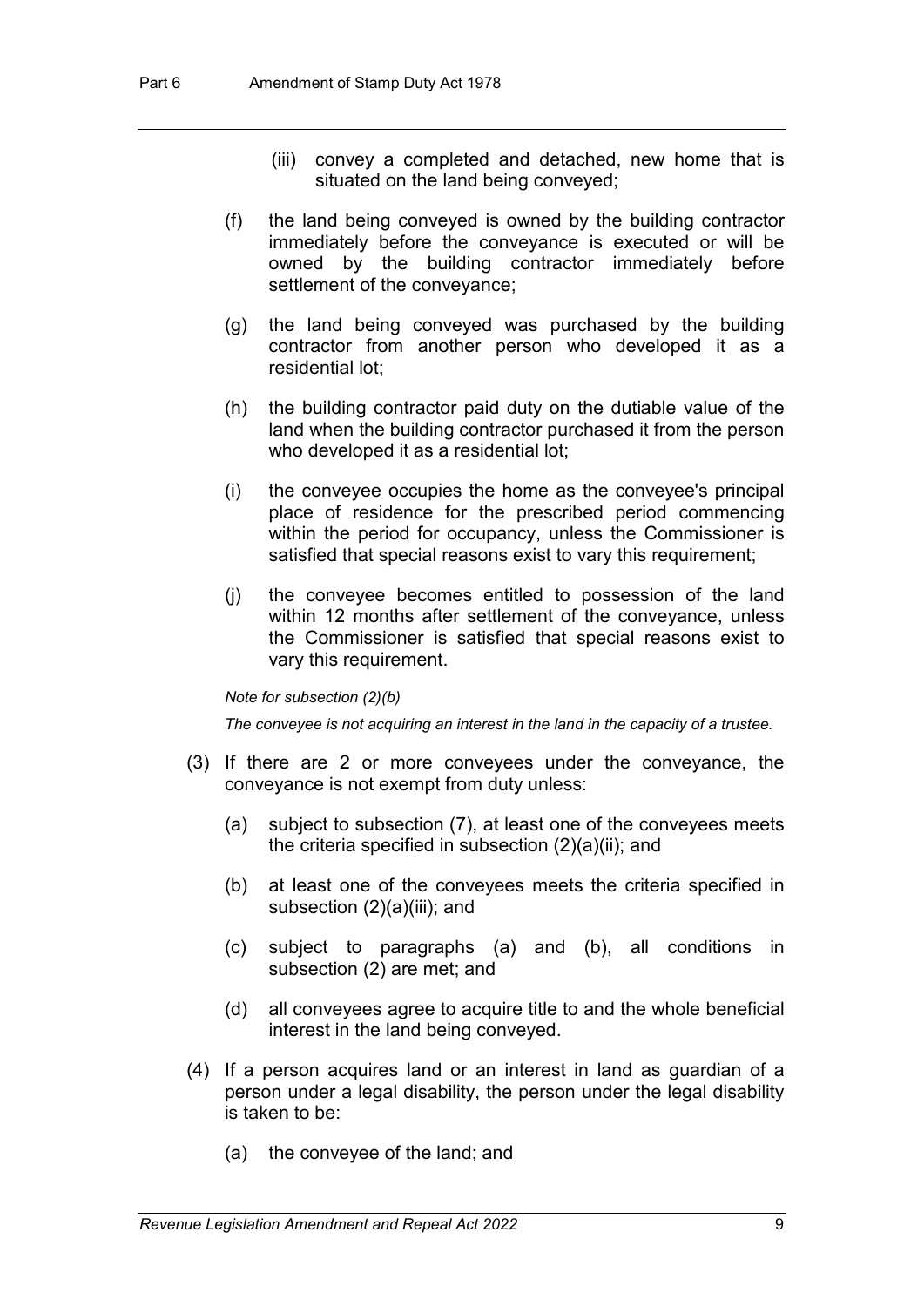- (b) the applicant for the exemption; and
- (c) the recipient of any exemption granted.
- (5) A conveyee who fails, or will fail, to occupy a home in accordance with subsection (2)(i) must give written notice to the Commissioner of the failure or impending failure within 30 days after the day on which it first becomes apparent to the conveyee that the failure occurred or will occur.

Maximum penalty: 50 penalty units.

*Note for subsection (5)*

*This subsection does not apply to a conveyee who has an exemption from the relevant occupancy requirement.*

- (6) For subsection (5), if there are 2 or more conveyees under the conveyance:
	- (a) the notice is only required to be given if all conveyees fail, or will fail, to occupy a home in accordance with subsection (2)(i); and
	- (b) the notice is only required to be given by one conveyee.
- (7) The Commissioner may exempt a conveyee from the requirement that the conveyee be at least 18 years of age at the relevant time if the Commissioner is satisfied that the conveyance does not form part of a scheme to circumvent limitations on, or requirements affecting, eligibility for or entitlement to the exemption.
- (8) If a conveyee fails to occupy the home in accordance with subsection (2)(i), the Commissioner must, even though the time limit for reassessment under the *Taxation Administration Act 2007*  may have passed, reassess duty on the conveyance on the basis that the conveyee or conveyees were not eligible for the exemption unless, in the Commissioner's opinion, there are special reasons for not making the reassessment.